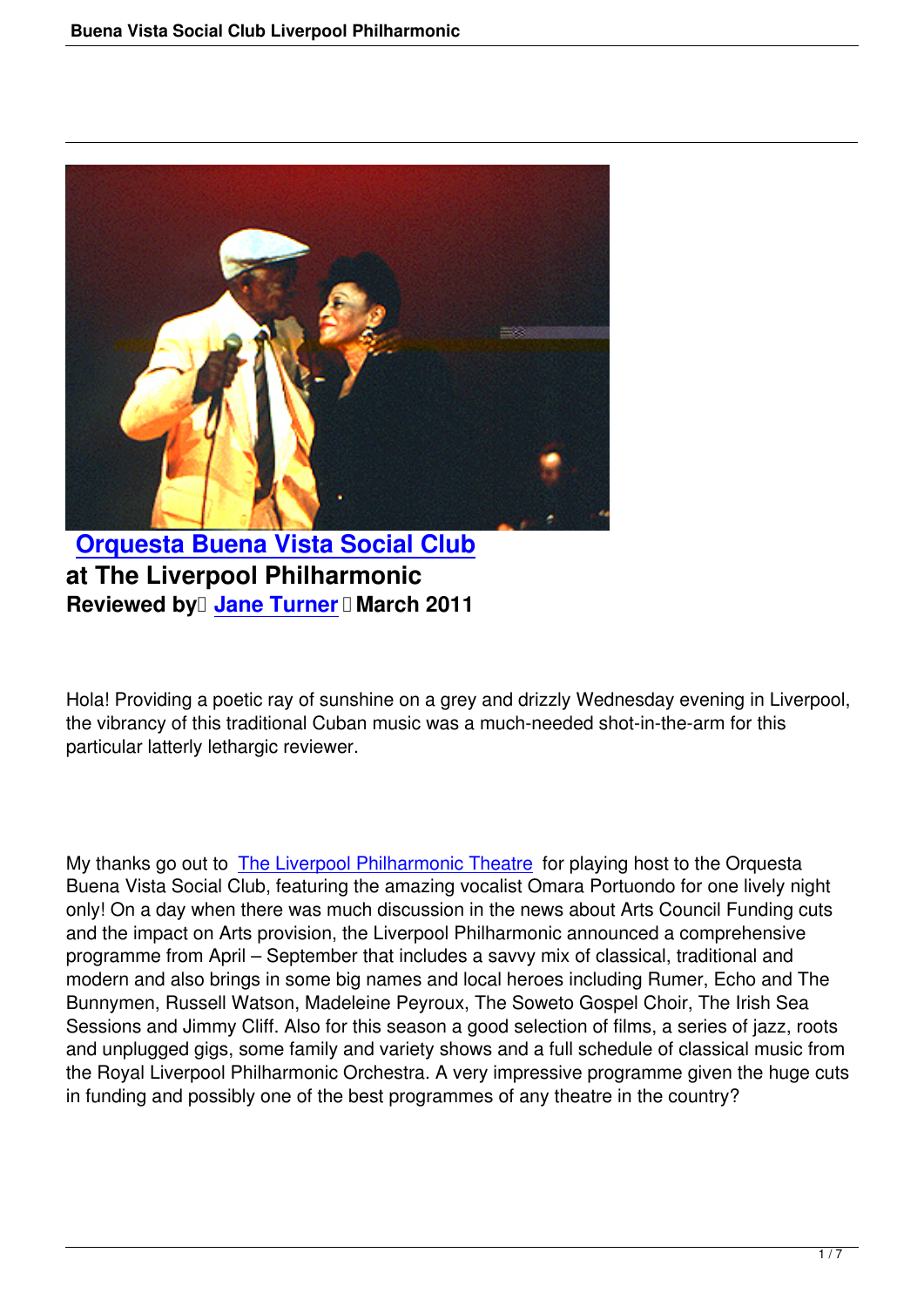The Philharmonic's success has no doubt been in part due to its ability to attract and keep new audiences, but also because it has a very loyal fan base to begin with who appreciate the Arts and support the orchestra. If you have never been to Liverpool, "The Phil" as it is known locally is on one of the city's most attractive theatres, Art Deco in style with great acoustics. It sits on one of the many culturally laden streets in Liverpool - Hope Street – sandwiched together by Liverpool's two cathedrals each an imposing presence at opposite ends of the street and is also home to The Everyman Theatre and bistro, the Philharmonic dining rooms and public house, and has a good choice and mix of pubs, clubs and eateries and is a very good place to start for a Liverpool socialising novice.

Direct from Havana were the legends of Cuban music and stars of the album produced by Ry Cooder, and the acclaimed film of the same name, Buena Vista Social Club (BVSC). From the original BVSC, and performing since she was a teenager in 1940's Cuba, the main star of the show was the remarkable 80 year-old (!) vocalist Omara Portuondo.

Included in the thirteen strong line-up were four of the musicians from the original film;

- "The Trumpet of Cuba" Guajiro Mirabal
- Laúd virtuoso Barbarito Torres
- Trombonist Jesus "Aguaje" Ramos
- Guitarist/keyboardist Manuel Galbán

Renowned vocalist Carlos Calunga and the talented pianist Rolando Luna represented a younger generation of Cuban musicians.

## **Potted History**

Cuban music like the island itself has a long history. Many have set foot on the Caribbean island and left their mark, but the music has its roots firmly entwined in Spain and West Africa, which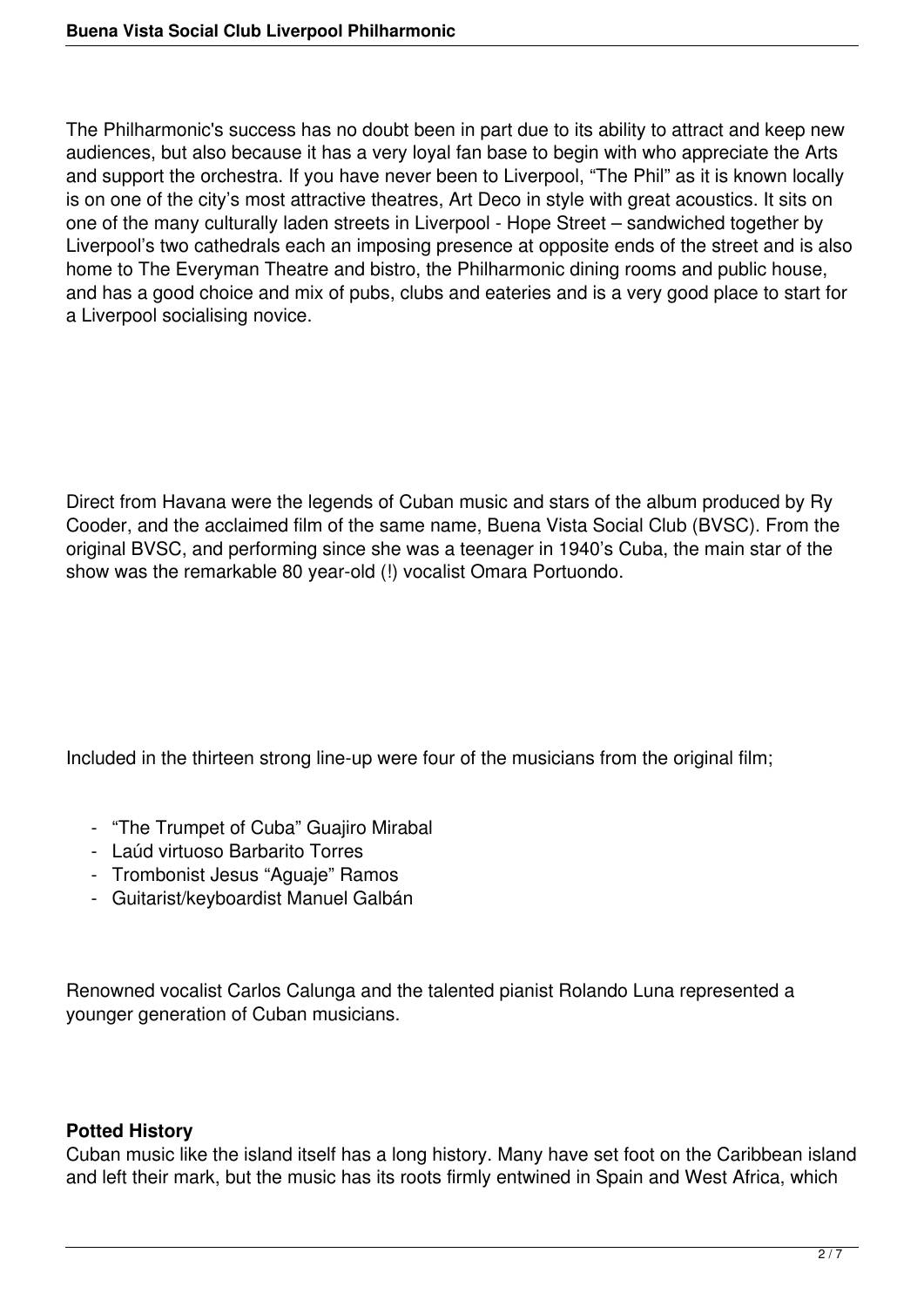over time has taken on new influences.

The Buena Vista Social Club (BVSC) was a popular members club and meeting place in Havana, that held dances and musical activities in a relatively short period of Cuban musical history - the 1930's and 1940's. The club was run along the lines of a self-organised fraternity with members determined by ethnicity at a time when slavery and racial discrimination against Afro-Cubans was institutionalised. There were many such distinctive clubs in Cuba for separate races and early African slaves had their own clubs as did various different cultural groups. The BVSC was for Afro-Cuban artists, and many prominent musicians performed there throughout the 1930's and 1940's playing mostly for pleasure as there was very little money to earn in Cuba. For anyone who knows their musical history, this was the era that saw the birth of a jazz influenced Afro-Cuban musical style which had a strong impact on popular music not just in Cuba but also in the United States of America (USA).



Shortly after the Cuban revolution of 1959, Fidel Castro ordered the newly elected Cuban President Manuel Urrutia Lleo to begin a programme of closing nightclubs, gambling outlets and other establishments associated with Cuban's "hedonistic lifestyle" (people enjoying themselves - now we can't have that), and supposedly to make way for a more egalitarian and integrated society. Many of the clubs open to members of one race were closed, including the BVSC. It was during this period that numerous musicians emigrated, and the best and the rest were thrown out of work due to venue closures all over the city. Not only did this cause economic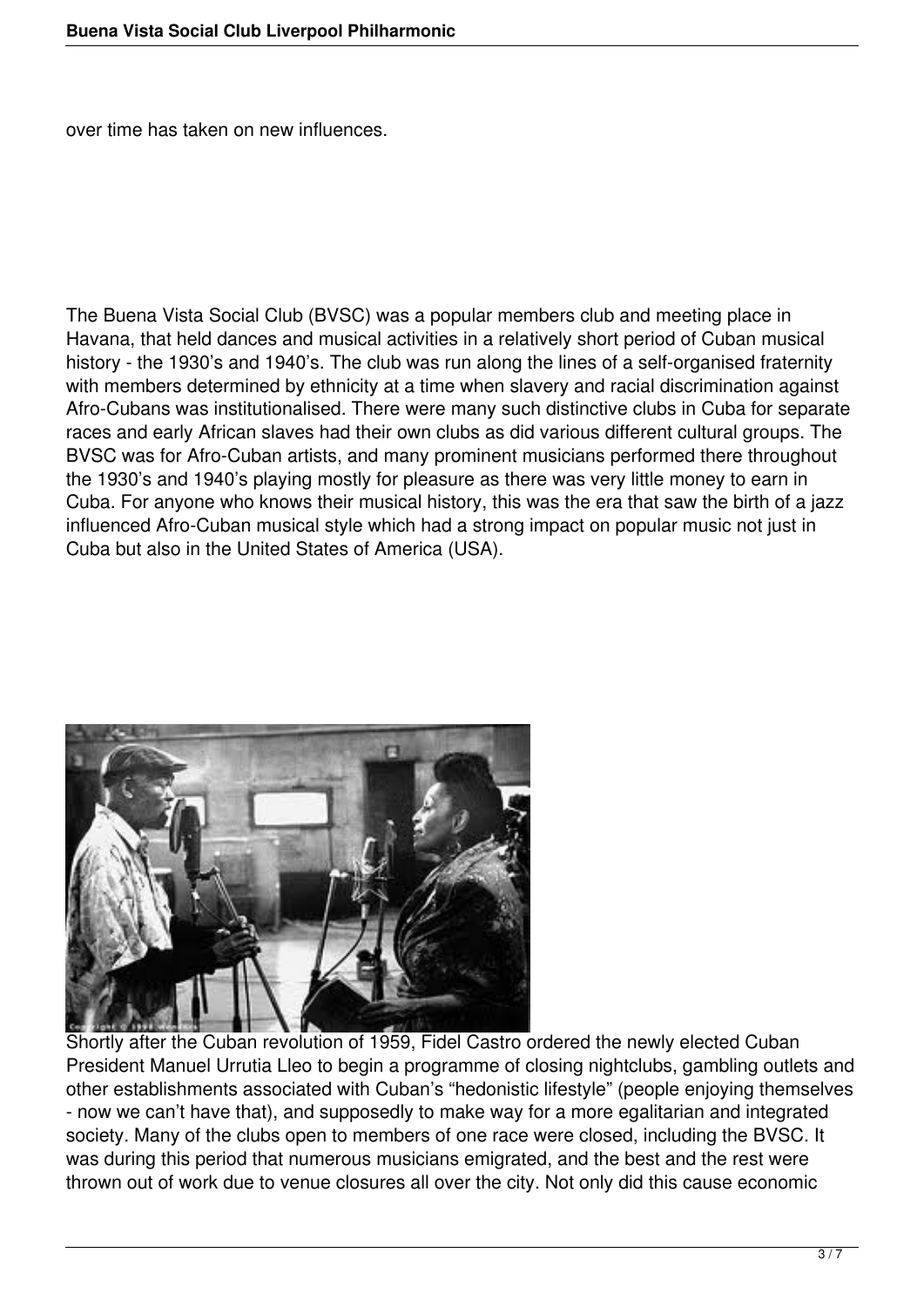difficulties for the artists, one most famous talent resorting to shoe-shining on the ramshackle city streets in order to eke out a living, but it also paved the way for a radical change in musical style, which became heavily influenced by American rock and funk.

Fast forward to 1996, and the visit to Havana by American guitarist Ry Cooder, who although he hadn't planned to, ended up recording a collaborative session with some of Cuba's finest musicians for a new album - most of whom had been coaxed out of retirement for the session. One of the songs they recorded was "BVSC" and when Cooder enquired about the name and was told about the history of the club, he decided to give its name to the album. As a result interest was revived in the club and its music and the album became a huge worldwide hit.

After returning to the US and realising there was a story to be told in the history of the BVSC (and maybe thinking he had a propaganda coup on his hands?) Cooder persuaded a German film maker, Wim Wenders, to make a documentary about the club, which he agreed to. The film included some footage taken on location in Havana and also in New York and is famous for a scene in which the Cuban musicians, some of whom had never left Cuba before, are seen window shopping and visiting tourist sites in New York. These scenes were labelled "innocents" abroad" and publicised by Sight and Sound magazine as "beautiful and moving", on account of the expressions on the faces of the visitors. Take a look if you can, and when you watch you will clearly see the awe and wonder wordlessly revealed by the visiting Cubans, like that kid-in-a-sweet-shop moment, when they see the consumer delights available in the large department stores and as they experience the sights and sounds of a developed city. Undoubtedly the contrasts between the developed consumer society they were visiting and the impoverished, embargoed and frozen-in-time island they had come from were quite stark - so small wonder really that they showed surprise. The film was a box office success and there was more and greater interest in the music of the BVSC, even though some found the film condescending and blatantly obvious in its message with its footage of run-down Havana shown in contrast to the ultra-modern, shining and gleaming New York.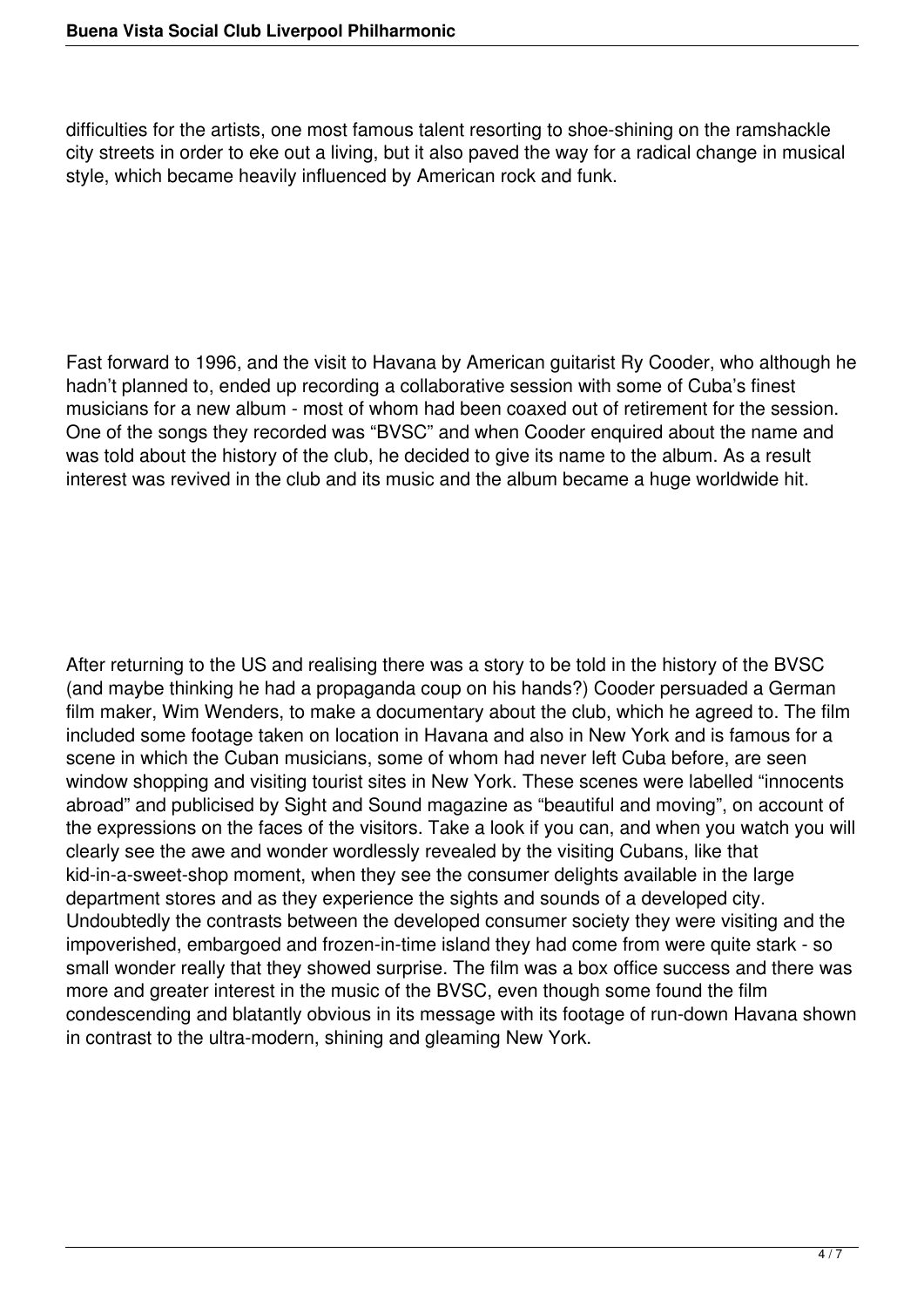TV appearances, performances and international shows soon followed with a varying number of different musical line-ups, as many of the ageing Cuban performers died along the way. Due to the political climate, some of these concerts were not without problems. It was difficult to perform in Florida with its large exiled Cuban community and in the late 1990's one concert turned into a near-riot, with protesters who opposed the Cuban government attacking and spitting at concert-goers, and there were other such incidents in Miami where several concerts had to be cancelled. But like old stalwarts do, the band played on, despite many line-up changes and they continued to perform throughout the world re-igniting an interest in the irresistible magic of the music. As change has inevitably come to Cuba and its once firmly closed doors have been opened and left slightly ajar, many of the Cuban musicians have gone on to perform individually or in collaboration with other acclaimed artists enabling the elegantly sculpted tunes and warm acoustic rhythms from the tiny resilient Caribbean island of Cuba to live on and making worldwide stars of a group of Cuban octogenarians who have lived quite literally through thick and thin.

## **The concert**

Whilst the economy of Cuba is still in a mess (and who are we to talk?), with many buildings falling apart (ditto, especially here in parts of Liverpool, despite its new facade) and most infrastructure in a permanent state of disrepair, food shortages and long queues for necessities, a thriving black market and eye-opening but decrepit and



out-of-date transport (I feel another ditto coming on), the music that comes from this small, luscious island is the absolute opposite. It is energetic, exciting, full of possibility and as passionate as the feelings that the word Castro stirs in almost everyone. With CD sales in the tens of millions, this music must be some of the most popular and enduring, ever?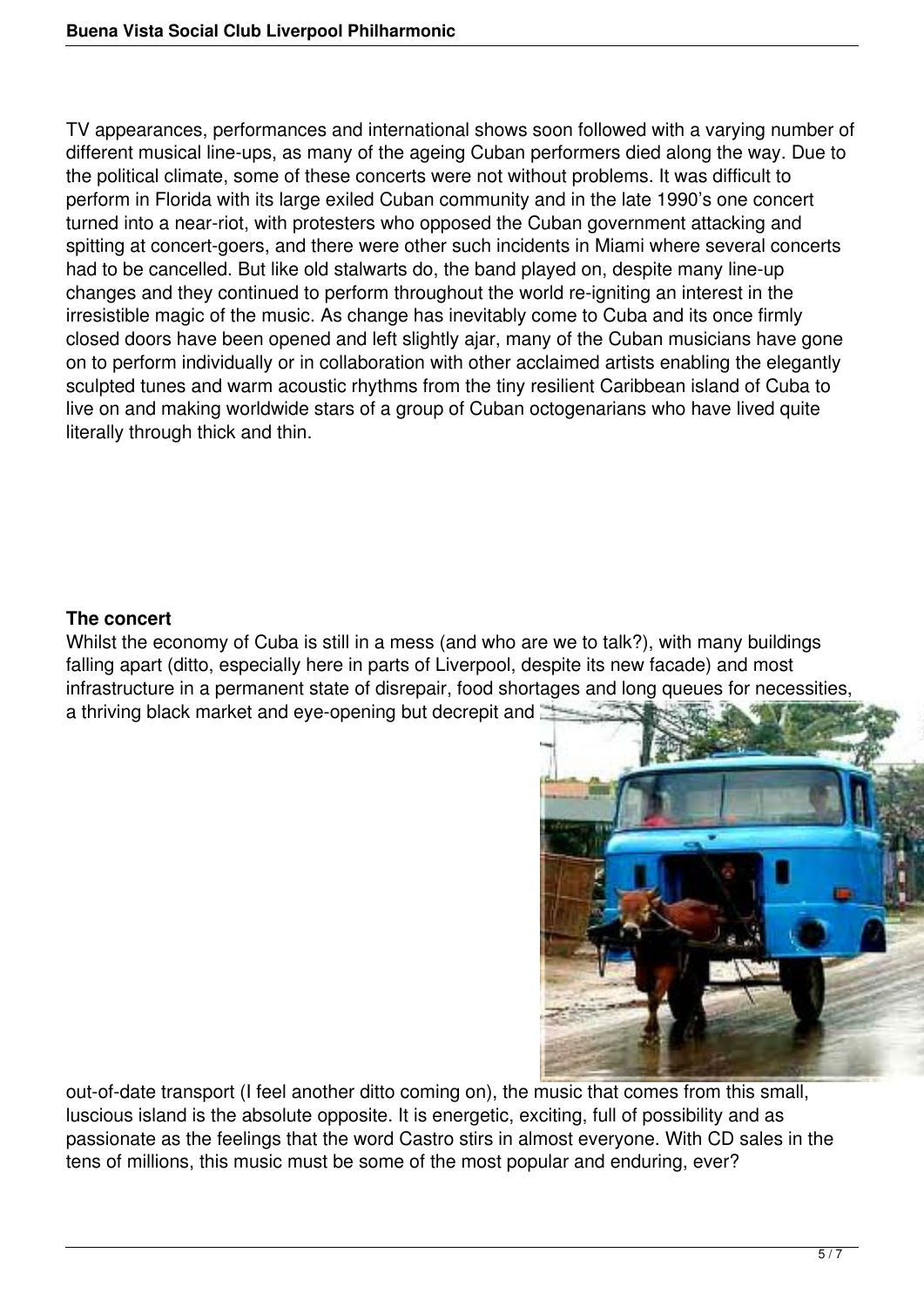The sound of "Guantanamera" played in a bit of a mash-up rather than in its original format and entirety, is a well known Cuban piece recognised worldwide (hijacked by and favoured with football chanters which made it hard to focus on the original lyrics, instead of which my sound waves were intermittently interrupted by "there's only one Wayne Rooney, Steven Gerrard" or whoever). Nevertheless, hearing it again took me back in an instant to a sunny Cuban holiday a couple of winters past and a lingering afternoon whiling away the hours being serenaded by a travelling 4-piece ensemble and the aroma from their big fat Cuban cigars! Live music in a smoke-filled atmosphere, now there's a distant memory...

With many of the "grand old men" no longer in the band, the new orchestra and team of performers put on a pulsating display with music that lives and breathes and transmits a joyous life-affirming vitality that makes you marvel at how it could come out of such a troubled mess-up of a country. It left me thinking that if only the Cuban people were to inject just half the energy and vitality that is in their music into the Cuban economy, I have no doubt that they would give many of the more and recently developed nations a run for their money. If music expresses "that which cannot be said and on which it is impossible to be silent" (as someone famously once said) the repressive environment from which this music has been cultivated has given rise to a whole lotta verbal's. Unable to voice it freely elsewhere Cubans have obviously had a lot to say and said it loud through their music.

This was a no-nonsense tour of Afro-Cuban repertoire and the magical mesmerising fusion of rural, urban, African and Latin music and was pure musical adrenalin. Somehow in this large and open theatre, this band managed to re-create that backstreet nightclub atmosphere often found in places that by day look not much better than dungeons, but by night are transformed by live music and subtle lighting into places where people can "do their thing". There was not much seat hugging on the night either, the audience began its dance instantaneously and remained in a permanent state of "wiggle" for most of the evening despite one or two nervous twitches from the attendants and the silent protestations of those remaining indignantly seated. It was good to see that those who wanted to get up and dance were left to do so and were not given the football-fan treatment of being forced to stifle their enjoyment by over-zealous crowd control.